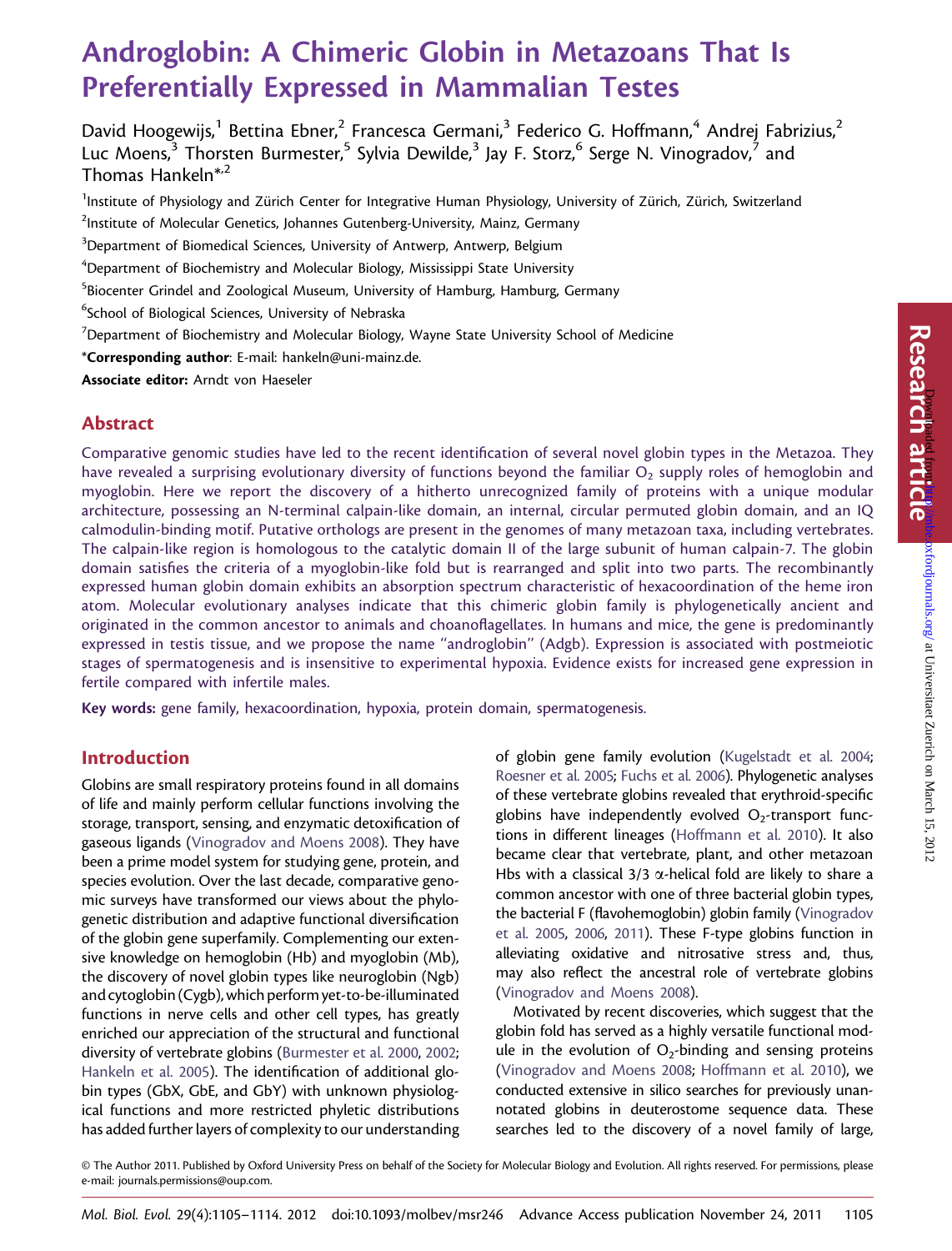chimeric proteins that contain putative calpain-like and globin-like domains. These chimeric sequences were documented in a phylogenetically diverse array of metazoan taxa, including humans, and in choanoflagellates. We provide experimental evidence for their preferential expression in vertebrate testis tissues and thus propose the name androglobin (Adgb) for this newly discovered globin type.

# Materials and Methods

#### Identification of Adgb Proteins

Initially, Adgb sequences were discovered in the sea urchin and amphioxus genomes by BLAST and HMMR 3.0 searches [\(http://hmmer.org](http://hmmer.org)). Putative homologs were then identified via BLASTP and PSIBLAST searches [\(Altschul](#page-8-0) [et al. 1997](#page-8-0)), by screening SUPERFAMILY [\(Gough et al.](#page-8-0) [2001](#page-8-0)), and by searching dedicated genome databases at the NCBI and the JGI via TBLASTN. All the protein sequences were subjected to domain identification and functional annotation via CDD ([Marchler-Bauer et al. 2011\)](#page-9-0), FUGUE [\(Shi et al. 2001](#page-9-0)), COILS ([Lupas et al. 1991\)](#page-9-0), and PSORT II [\(Yu](#page-9-0) [et al. 2010](#page-9-0)). Orthology was inferred by bi-directional BLAST hits and by matching domain architecture.

#### Sequence Alignment and Molecular Phylogeny

Multiple sequence alignments were obtained using CO-BALT ([Papadopoulos and Agarwala 2007](#page-9-0)), MAFFT 6.833 [\(Katoh et al. 2005](#page-9-0)), CLUSTALW 2.0.3 ([Larkin et al. 2007](#page-9-0)), and MUSCLE 3.7 ([Edgar 2004](#page-8-0)). The globin domain alignments were checked manually for preservation of the Mb-fold, the pattern of predominantly hydrophobic residues at 36 conserved positions ([Lesk and Chothia 1980](#page-9-0); [Bashford et al. 1987](#page-8-0)) and the invariant His at F8. Our criteria for a satisfactory globin required in addition a FUGUE Z score  $>6$  (99% probability). For reconstruction of the globin phylogeny, we aligned the same protein data with different alignment algorithms and then concatenated the slightly different individual alignments before tree building to avoid a potentially subjective selection of a particular alignment. With regard to the ADGB affiliation in the tree, three out of the four individual alignments gave the same topology as the concatenated dataset. Alignment files are available from the authors upon request.

Poorly aligned positions and divergent regions of the alignments of the complete Adgb sequences were eliminated by Gblocks 0.91b ([Castresana 2000](#page-8-0)), choosing the ''less stringent selection'' parameter set [\(http://www.phy](http://www.phylogeny.fr)[logeny.fr](http://www.phylogeny.fr)). As suggested by ProtTest 1.2.7 [\(Abascal et al.](#page-8-0) [2005](#page-8-0)), we used the WAG (globin domain alignment) and JTT (complete Adgb alignment) models of amino acid evolution [\(Jones et al. 1992](#page-8-0); [Whelan and Goldman 2001](#page-9-0)), assuming a  $\Gamma$  distribution of evolution rates. Bayesian inference trees were obtained employing MrBayes 3.1.2 [\(Ronquist and Huelsenbeck 2003\)](#page-9-0). Metropolis-coupled Markov chain Monte Carlo sampling was performed in two parallel runs with six separate chains for  $15 \times 10^6$  generations, sampling every 2 500 generations, and using default priors. Once convergence was verified by tracking the

split frequency, support for the nodes and parameter estimates were derived from a majority rule consensus of the last 1 000 trees. Maximum likelihood–based phylogenetic trees were obtained using RAxML 7.2.3 ([Stamatakis et al.](#page-9-0) [2008](#page-9-0)). The resulting trees were tested by bootstraps with 100 replicates. We calculated dN/dS ratios to assess the level of functional constraint ([Steinway et al. 2010\)](#page-9-0).

## Adgb mRNA Expression Analyses

Mouse RNA samples were kindly provided by Drs. H. Marti (University of Heidelberg) and D. Katschinski (University of Göttingen). Reverse transcriptase quantitative PCR (RTqPCR) was performed using internal calibration standards and a SybrGreen qPCR reagent kit (Sigma) on the MX3000P light cycler (Stratagene). Primer sequences were as follows: mouse Adgb-F 5'-GTGACTCACCATGCAA-CACC-3'; mouse ADGB-R 5'-AACCTCCTCACTCTCCAG-CA-3'; mouse S12-F 5'-GAAGCTGCCAAAGCCTTAGA-3'; mouse S12-R 5'-AACTGCAACCAACCACCTTC-3'; mouse beta-actin-F 5'-GAGCGTGGCTACAGCTTCAC-3'; mouse beta-actin-R 5'-GGCATAGAGGTCTTTACGGATG-3'; human ADGB-F 5'-GCATTACCTTAGCGGGTTCA-3'; human ADGB-R 5'-ATTGCCACTTCTTCCACACC-3'; human L28-F 5'-GCAATTCCTTCCGCTACAAC-3'; human L28-R 5'-TGTTCTTGCGGATCATGTGT-3'; human PHD2-F 5'-GAAAGCCATGGTTGCTTGTT-3'; human PHD2-R 5'-TTGCCTTCTGGAAAAATTCG-3'. PCR was performed by initial denaturation at 95 °C for 10 min, followed by 40 cycles of 30 s at 95 °C, 60 s at 60 °C, and 60 s at 72 °C. Amplicon specificity was checked by melting curve analysis. In silico analyses of ADGB mRNA levels in human tissues were performed using the NCBI UniGene [\(http://www.ncbi.nlm.nih.](http://www.ncbi.nlm.nih.gov/unigene) [gov/unigene](http://www.ncbi.nlm.nih.gov/unigene)), ONCOMINE [\(Rhodes et al. 2004\)](#page-9-0), and R2 [\(http://r2.amc.nl](http://r2.amc.nl)) databases. mRNA in situ-hybridization to 15 µm cryo-sections of mouse testes was performed using Digoxigenin<sup>™</sup>-labeled (Roche) in vitro-transcribed antisense RNA probes followed by alkaline phosphatase–conjugated antibody detection and NBT/BZIP staining as described [\(Reuss et al. 2002\)](#page-9-0).

## Recombinant Expression and Characterization of the Human ADGB Globin Domain

The globin domain of ADGB was RT-PCR amplified from human testis cDNA and cloned and expressed in the pE-T3a/E. coli BL21(DE3)pLys vector/host system as described ([Dewilde et al. 2001\)](#page-8-0). Samples were purified by low-spin centrifugation (10 min, 10 000 g) and ion exchange chromatography (DEAE-Sepharose Fast Flow). Molecular modeling of the globin domain was conducted using the I-TASSER software [\(Zhang 2008](#page-9-0)) and PyMOL [\(http://](http://www.pymol.org) [www.pymol.org\)](http://www.pymol.org).

## Results

## Identification of a Novel Chimeric Globin Protein Family in Animals

BLASTP, PSI-BLAST, and FUGUE database searches using human NGB (NP\_067080) and the polymeric globin from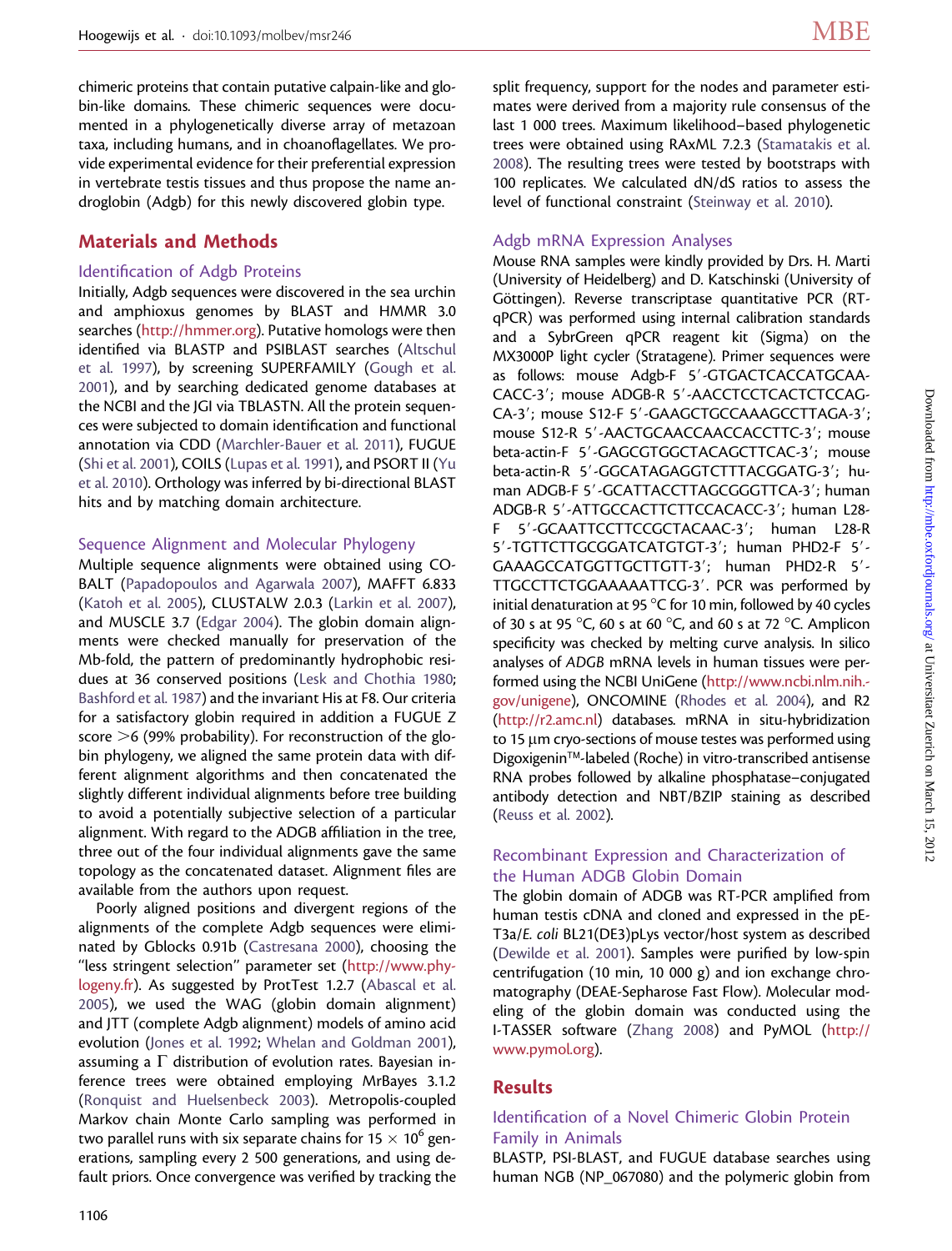

FIG. 1. Diagrammatic representation of the phylogenetic distribution of Adgb orthologs. The Adgb domain structure, the conserved Cys (C) residues of the calpain-like domains and essential residues of the globin domain (CD1, E7, F8) are indicated by the amino acid one-letter code (for details see fig. 2). If a taxon contains different Adgb variants, the Adgb structure is shown for the species displayed in bold letters.

Strongylocentrotus (XP\_001197673) identified in the sea urchin and in the amphioxus genome a cognate chimeric protein of 1 724 and 1 676 amino acid residues (XP\_001186068; JGI:scaffold146:751504-811458), respectively, each containing a putative rearranged globin domain. A group of related chimeric globins was detected by further BLAST searches in the genomes of over 30 metazoan taxa by employing the sea urchin and amphioxus sequences as query. This set of taxa included humans and 22 other vertebrates, uro-, cephalo-, and hemi-chordates, lophotrochozoa, ecdysozoa, coelenterates, placozoa, and the choanoflagellate Monosiga brevicollis, which may represent the closest relative to metazoans (fig. 1: [supplementary](http://www.mbe.oxfordjournals.org/lookup/suppl/doi:10.1093/molbev/msr246/-/DC1) [table S1](http://www.mbe.oxfordjournals.org/lookup/suppl/doi:10.1093/molbev/msr246/-/DC1), [Supplementary Material](http://www.mbe.oxfordjournals.org/lookup/suppl/doi:10.1093/molbev/msr246/-/DC1) online). Surprisingly, we found no trace of putative orthologs in the genomes of fungi, Drosophila spp., Daphnia pulex, or nematodes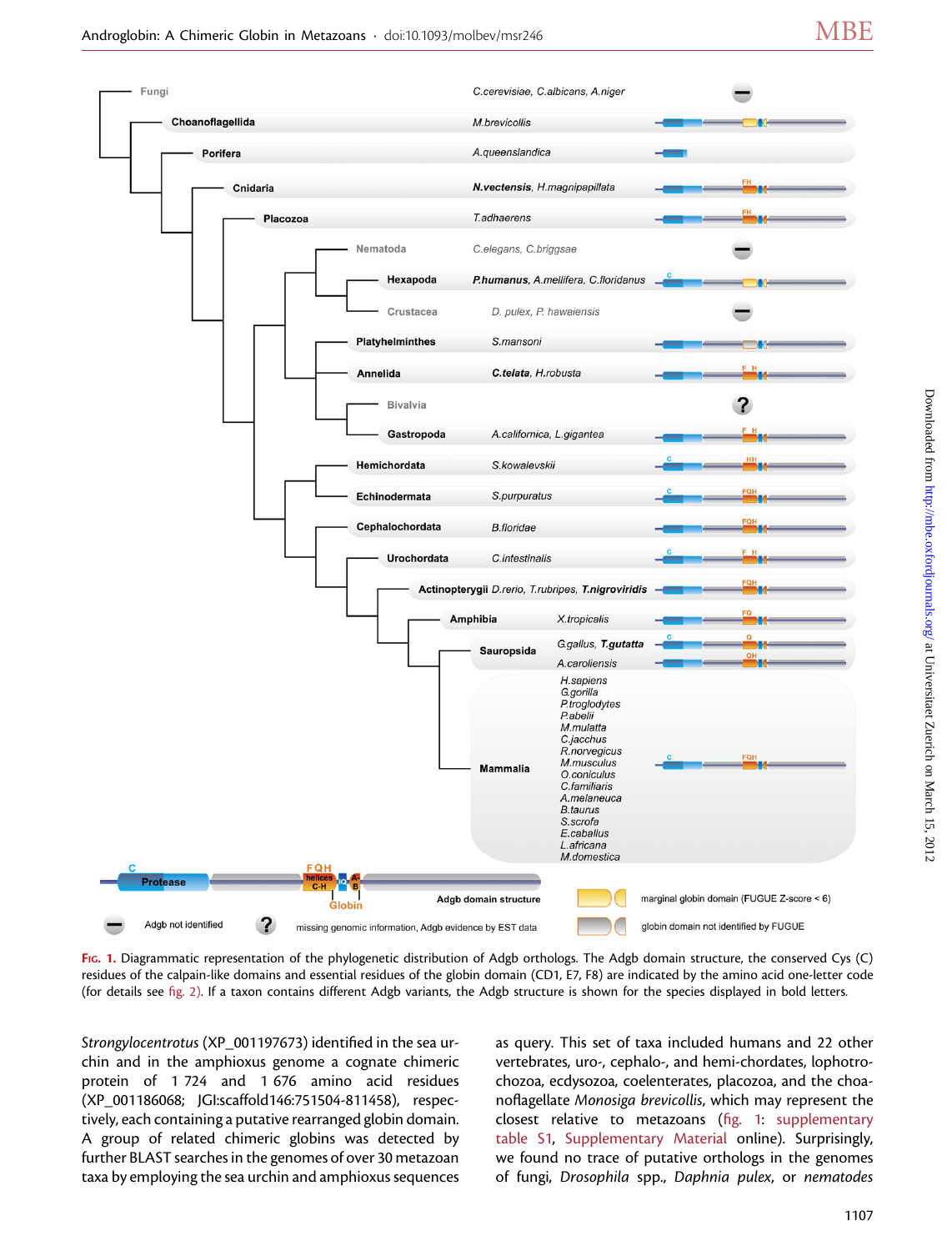

FIG. 2. (A) The chimeric domain structure of human ADGB (HsaADGB). The calpain-like protease domain, the rearranged globin domain, the IQ motif, a C-terminal coiled-coil region, and candidate nuclear localisation (NLS) and ER membrane retention signals are indicated. The ADGB IQ motif may mediate binding to calmodulin, which reacts to  $Ca^{2+}$  levels via its EF hand (EFh) motifs. Small triangles indicate the position of introns in the human ADGB gene and intron phases are given (e.g., '.1' indicates insertion of an intron in phase 1 between codon positions 1 and 2). For comparison, the structure of human calpain-7 (HsaCAPN7) is shown below (MIT, microtubule-interacting and trafficking domain; III" and III', domains moderately similar to the Ca<sup>2+</sup> binding domain of other calpains). (B) Amino acid sequence alignment of the concatenated human ADGB globin domain (helices A/B plus C-H) with human NGB, CYGB and Mb. The globin a-helical structure is drawn on top of the alignment. The functionally conserved Phe (F) in the C-D region and the proximal and distal His (H) residues at positions F8 and E7 are indicated. Note that ADGB contains a Gln (Q) instead of the distal His. Gray-scale shading indicates conservation of iso-functional amino acid residues. Intron positions within the globin domain of the ADGB gene are shown by arrows below the alignment.

#### (Caenorhabditis spp., Brugia malayi, Pristionchus pacificus, Trichinella spiralis, Loa loa, Wuchereria bancrofti, and Onchocerca volvulus).

The protein family is defined by its typical modular domain structure, as identified by CD searches (fig. 2A). The chimeric proteins characteristically comprise four domains, an N-terminal  $\sim$ 350 residue calpain-like cysteine protease domain, a region of  $\sim$ 300 residues without known motifs/ domains, followed by an  $\sim$ 150 residue circularly permutated globin domain, and a second, uncharacterizable  $\sim$ 750 residues C-terminal domain. Based on its predominant expression pattern in mammalian testes (see below), we have named this newly discovered chimeric protein ''androglobin'' (ADGB; registered by the HUGO Gene Nomenclature Committee).

#### The Adgb Globin Domain

We used NCBI Conserved Domain searches and alignments with Mb to demarcate the boundaries of the globin domain in the chimeric Adgb sequence. Interestingly, the globin lices (named A-H), is circularly permutated and split into two parts within Adgb (fig. 2A). The part containing helices A and B has been shifted in the C-terminal direction and is separated from the main globin sequence (helices C–H) by a calmodulin-binding IQ motif ([supplementary file S2,](http://www.mbe.oxfordjournals.org/lookup/suppl/doi:10.1093/molbev/msr246/-/DC1) [Sup](http://www.mbe.oxfordjournals.org/lookup/suppl/doi:10.1093/molbev/msr246/-/DC1)[plementary Material](http://www.mbe.oxfordjournals.org/lookup/suppl/doi:10.1093/molbev/msr246/-/DC1) online). The shifted A-B helix segment is unambiguously confirmed by the presence of a B12.2 intron position, which is conserved in most globin family members known to date. Alignments of the split Adgb globin domain with mam-

domain, which normally consists of eight consecutive  $\alpha$ -he-

malian Mb, Ngb, and Cygb sequences (fig. 2B; [supplemen](http://www.mbe.oxfordjournals.org/lookup/suppl/doi:10.1093/molbev/msr246/-/DC1)[tary file S2,](http://www.mbe.oxfordjournals.org/lookup/suppl/doi:10.1093/molbev/msr246/-/DC1) [Supplementary Material](http://www.mbe.oxfordjournals.org/lookup/suppl/doi:10.1093/molbev/msr246/-/DC1) online) revealed that Adgb—despite its rearrangement—conforms to the criteria of the ''globin fold'' tertiary structure. This was confirmed by molecular modelling of the human ADGB globin domain 3D structure, showing that the helix C–H segment alone is able to produce a bona fide globin fold ([supplementary file S3,](http://www.mbe.oxfordjournals.org/lookup/suppl/doi:10.1093/molbev/msr246/-/DC1) [Supplementary Material](http://www.mbe.oxfordjournals.org/lookup/suppl/doi:10.1093/molbev/msr246/-/DC1) online). Highly conserved, functionally important residues such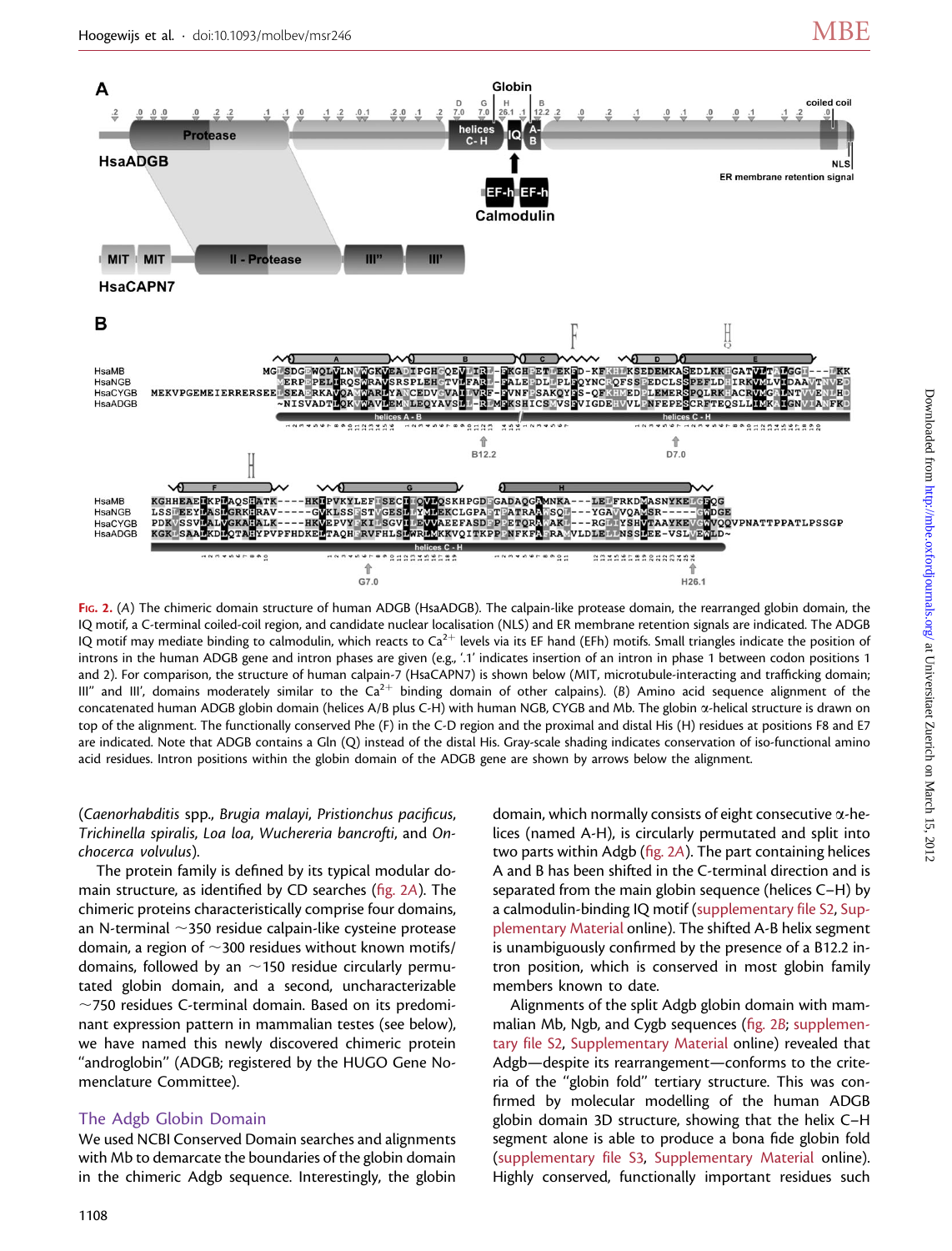as the Phe in interhelical region CD and the proximal His F8, which coordinates the heme iron, are present in most Adgbs. Adgb shares with several other known globins the substitution of the ligand-binding distal His E7 for a Gln. Amino acid identity/similarity values (PAM250 matrix) of the artificially re-ordered and concatenated human ADGB globin domain (helices A–H) are 16.6/37.3% to human NGB, 17.4/44.7% to MB, and 17.4/40.0% to CYGB.

To ascertain the functionally important heme coordination chemistry, helix region C–H of the human ADGB globin domain (together with 20 N-terminal amino acids of non-globin origin) was recombinantly expressed in E. coli. Interestingly, the partial C–H globin domain produced an absorption spectrum that is typical of complete globins [\(supplementary file S4,](http://www.mbe.oxfordjournals.org/lookup/suppl/doi:10.1093/molbev/msr246/-/DC1) [Supplementary Material](http://www.mbe.oxfordjournals.org/lookup/suppl/doi:10.1093/molbev/msr246/-/DC1) online). The reduced deoxy form exhibits peaks at 427, 531, and 560 nm, characteristic of a hexacoordinated low-spin ferrous heme group [\(Kakar et al. 2010](#page-8-0)). Unlike other hexacoordinated Hbs, all Adgbs have an E7 Gln (fig. 2B); hence, the only possible hexacoordination scheme is [Gln]-Fe-[His], as also evidenced by the molecular modeling ([supplementary file S3](http://www.mbe.oxfordjournals.org/lookup/suppl/doi:10.1093/molbev/msr246/-/DC1), [Supplementary Material online\)](http://www.mbe.oxfordjournals.org/lookup/suppl/doi:10.1093/molbev/msr246/-/DC1).

Notably, not all Adgb homologs appear to contain the rearranged, but possibly functional, globin domain (fig. 1; [supplementary table S1](http://www.mbe.oxfordjournals.org/lookup/suppl/doi:10.1093/molbev/msr246/-/DC1), [Supplementary Material](http://www.mbe.oxfordjournals.org/lookup/suppl/doi:10.1093/molbev/msr246/-/DC1) online). Globin domains are unrecognizable in Adgbs of the arthropod Camponotus floridanus, the annelid Helobdella robusta, and the platyhelminth Schistosoma mansoni. We detected weak globin matches in Adgbs of the choanoflagellate Monosiga brevicollis and the arthropods Pediculus humanus and Apis mellifera (FUGUE Z-scores  $\leq 6$  [99% confidence limit]). The functionally critical F8 His is lacking in the globin domains of Adgb from the zebra finch Taeniopygia guttata, the clawed frog Xenopus tropicalis, the cnidarian Nematostella vectensis, and the placozoan Trichoplax adhaerens.

#### The Calpain-Like Domain and Additional Conserved Motifs in Adgb

Calpains are calcium-regulated cytoplasmic cysteine proteases involved in the intracellular processing of proteins [\(Goll et al. 2003](#page-8-0); [Sorimachi et al. 2010](#page-9-0)). Mammalian calpains are heterodimers of identical 28 kDa regulatory subunits and 80 kDa subunits encoded by up to 14 genes. The crystal structures of the latter demonstrate that they consist of four domains, with the catalytic domain II comprising two subdomains sharing the three active site residues: Cys in subdomain IIa and His and Asn in subdomain IIb [\(Strobl et al. 2000](#page-9-0)). FUGUE searches showed that the Adgb N-terminal  $\sim$ 350 residues are homologous to the catalytic domain II of human calpains. A phylogenetic analysis of the Adgb calpain-like domains with 14 human calpains demonstrated that they were most closely related to human calpain-7 (fig. 3A). Similarities of ADGB calpain subdomains IIa and IIb amounted to 47% and 43% compared with CAPN7 and 43% and 41% relative to the variant CAPN15, which is second next to ADGB in the tree. The calpain domain of Adgb has retained only one of three calpain-typical active site residues (the Cys in subdomain IIa), but it contains several His and Asn residues at non-standard positions [\(supplementary file S2,](http://www.mbe.oxfordjournals.org/lookup/suppl/doi:10.1093/molbev/msr246/-/DC1) [Supplementary Material](http://www.mbe.oxfordjournals.org/lookup/suppl/doi:10.1093/molbev/msr246/-/DC1) online).

In addition to the globin- and calpain-like domains, Adgbs contain several known motifs (fig. 2A), that is, the calmodulin-binding IQ motif interrupting the two globin segments [\(supplementary file S2,](http://www.mbe.oxfordjournals.org/lookup/suppl/doi:10.1093/molbev/msr246/-/DC1) [Supplementary](http://www.mbe.oxfordjournals.org/lookup/suppl/doi:10.1093/molbev/msr246/-/DC1) [Material](http://www.mbe.oxfordjournals.org/lookup/suppl/doi:10.1093/molbev/msr246/-/DC1) online), a coiled-coil motif, possibly involved in protein dimerization, a putative nuclear localization signal (prediction value 60–80%), and an overlapping candidate ER membrane retention signal at the C-terminus of Adgb.

#### The Human ADGB Gene

The complete human ADGB gene (syn. c6orf103) spans 216 460 bp on chromosome 6q24.3, of which 5 004 bp are coding, and contains 36 exons. A candidate CpG island, possibly involved in ADGB gene regulation, spans the first exon and its 5' region. Four of the 35 introns are located in the globin domain (fig. 2A and B), of which the intron positions G7.0 (i.e., in ''phase 0'' between the codons for amino acids 6 and 7 of globin helix G) and B12.2 (in ''phase 2'', i.e., between positions 2 and 3 of codon B12) are conserved among other metazoan globin lineages. The calpain domain of the ADGB gene contains eight introns, and none of the exon– intron junctions in human, rat, sea urchin, and Ciona Adgb genes coincide with those in the human calpain-7 gene.

#### Adgb Expression in Mammalian Tissues

Adgb mRNA expression was quantified by RT-qPCR in eight different mouse tissues ( $\frac{f}{g}$ ,  $\frac{4A}{A}$ ). Expression is most abundant in testes, with a tenfold lower expression in lung, and an  $\sim$ 100-fold lower expression in the remaining tissues. This result is strongly supported by an in silico expression analysis of different human tissues using the NCBI UniGene, ONCOMINE, and R2 databases ([supplementary](http://www.mbe.oxfordjournals.org/lookup/suppl/doi:10.1093/molbev/msr246/-/DC1) [file S4,](http://www.mbe.oxfordjournals.org/lookup/suppl/doi:10.1093/molbev/msr246/-/DC1) [Supplementary Material](http://www.mbe.oxfordjournals.org/lookup/suppl/doi:10.1093/molbev/msr246/-/DC1) online). During mouse testis development, we observed a strong increase of Adgb expression at postnatal day 25 when postmeiotic spermatids are abundant, and this persisted into adulthood (fig. 4B). Consistent with this evidence for a role of Adgb during the late phases of spermatogenesis, the RT-qPCR experiments detected very low expression levels in different mouse testis-derived cell lines corresponding to Leydig cells, Sertoli cells, spermatogonia, and spermatocytes ([sup](http://www.mbe.oxfordjournals.org/lookup/suppl/doi:10.1093/molbev/msr246/-/DC1)[plementary file S4,](http://www.mbe.oxfordjournals.org/lookup/suppl/doi:10.1093/molbev/msr246/-/DC1) [Supplementary Material](http://www.mbe.oxfordjournals.org/lookup/suppl/doi:10.1093/molbev/msr246/-/DC1) online). mRNA in situ hybridization of an Adgb antisense RNA probe to mouse testis cryo-sections showed pronounced signals toward the lumen of the seminiferous tubes, confirming the cellular specificity and expression preference in late spermatogenesis (fig. 4C).

Experimental hypoxia of three human cell cultures did not trigger a response in ADGB gene regulation [\(supple](http://www.mbe.oxfordjournals.org/lookup/suppl/doi:10.1093/molbev/msr246/-/DC1)[mentary file S4](http://www.mbe.oxfordjournals.org/lookup/suppl/doi:10.1093/molbev/msr246/-/DC1), [Supplementary Material](http://www.mbe.oxfordjournals.org/lookup/suppl/doi:10.1093/molbev/msr246/-/DC1) online), in agreement with already hypoxic conditions within seminiferous tubules (see Discussion). Furthermore, R2 database analysis suggested 4-fold higher expression levels in fertile vs. infertile males (data from [Platts et al. 2007](#page-9-0); [supplementary file](http://www.mbe.oxfordjournals.org/lookup/suppl/doi:10.1093/molbev/msr246/-/DC1) [S4](http://www.mbe.oxfordjournals.org/lookup/suppl/doi:10.1093/molbev/msr246/-/DC1), [Supplementary Material](http://www.mbe.oxfordjournals.org/lookup/suppl/doi:10.1093/molbev/msr246/-/DC1) online).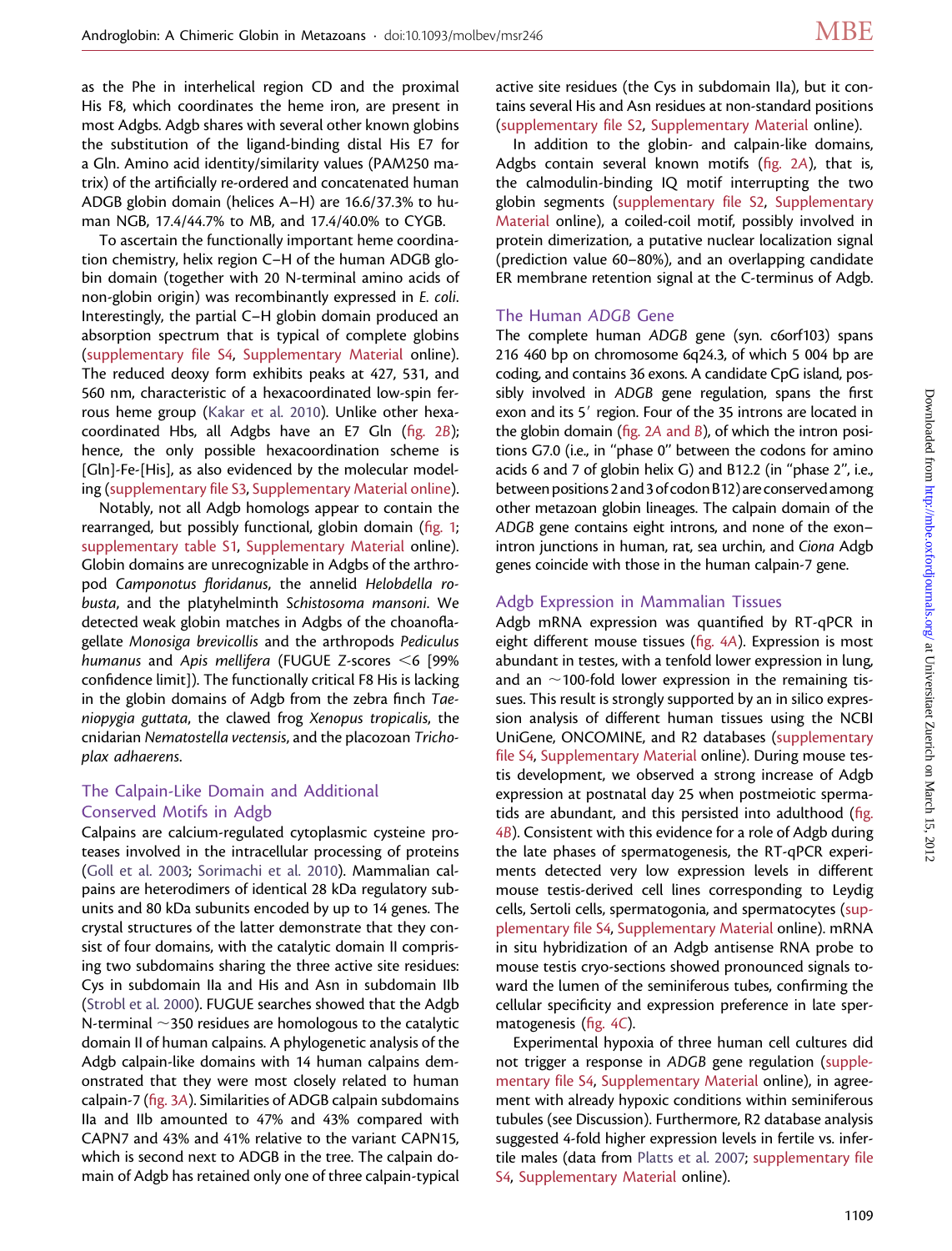

FIG. 3. Phylograms describing relationships among  $(A)$  the calpain domain of Adgb and the repertoire of human calpains,  $(B)$  the complete Adgb sequences, and (C) the globin domain of Adgb and representatives from other metazoan, fungal, plant, and bacterial globin lineages. Bayesian posterior probabilities and bootstrap support values are provided next to the nodes. For species abbreviations, see figure 1.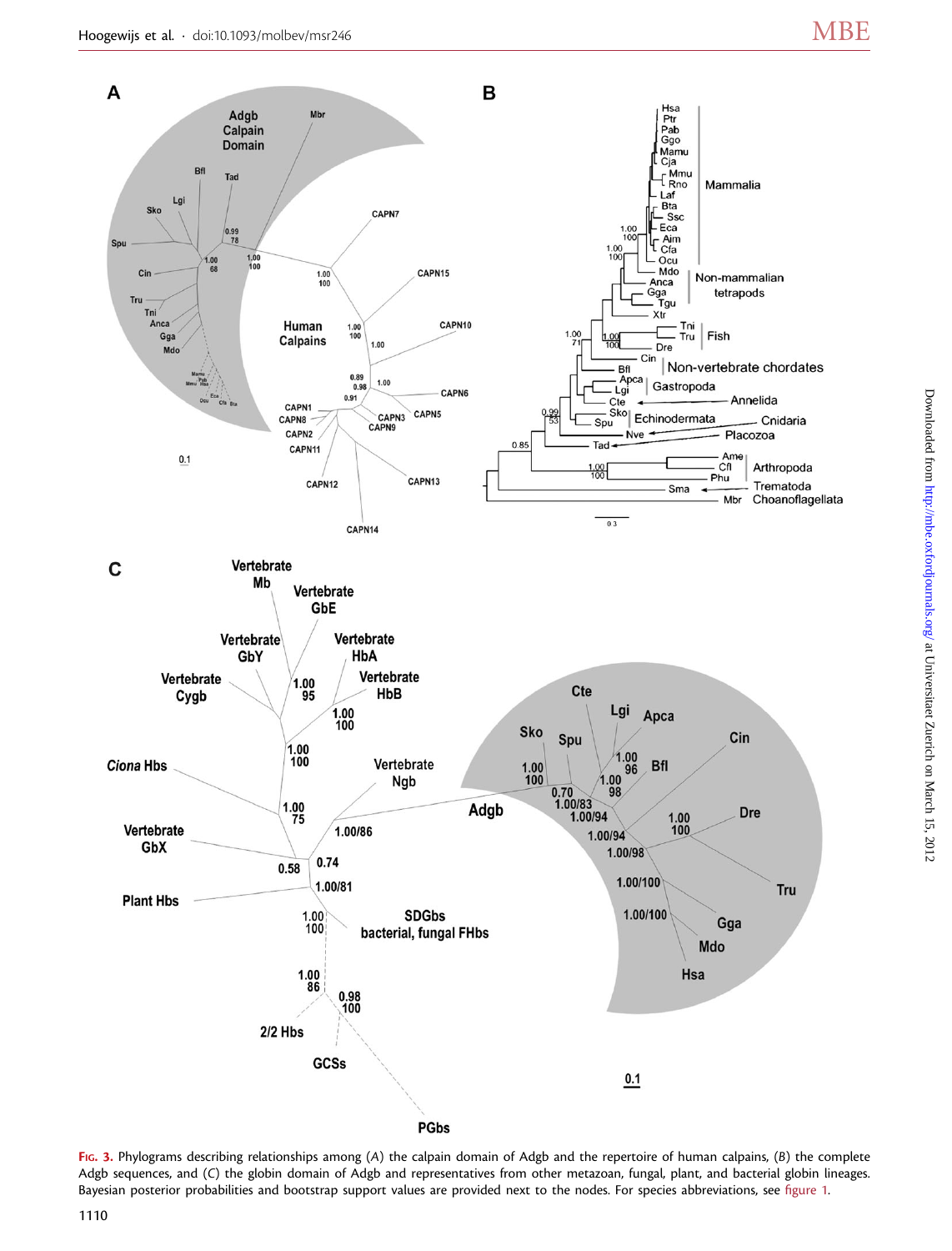

FIG. 4. Adgb mRNA expression analysis. (A) Quantitative RT-PCR showing Adgb expression in normal mouse tissues. Bars indicate normalized mRNA levels with standard errors of three different mice. (B) Quantitative RT-PCR of Adgb in testes of younger and older mice (d = days, m = months after birth). (C) In situ hybridization of Adgb antisense RNA to mouse testis cryosections (1,2). Dark signal is concentrated towards the lumen of the seminiferous tubules. A hematoxylin/eosin-stained section (3) is shown for comparison. Smooth muscle cells (a), spermatogonia (b), and Sertoli cells (c) are indicated (magnification 40-fold).

#### Molecular Evolutionary Analysis of Adgb

Phylogenetic reconstructions based on alignable portions (according to GBLOCKS) of the Adgb protein yielded a tree that is largely consistent with known organismal relationships (fig. 3B). Anomalous phylogenetic placements of Adgb sequences from the trematode worm Schistosoma, three representative arthropods, the echinoderm Strongylocentrotus, and the hemichordate Saccoglossus appear to be attributable to an accelerated rate of amino acid substitution. A Bayesian phylogenetic tree of the Adgb globin domain and different globin lineages (fig. 3C) demonstrates that Adgbs form a well-supported monophyletic group, which shows affinity to the Ngb lineage.

Since genes expressed in testes often show signatures of positive selection [\(Nielsen et al. 2005](#page-9-0)), we examined the ratio of non-synonymous to synonymous nucleotide substitutions (dN/dS) for mammalian Adgbs. Pairwise values obtained for the entire Adgb gene region were 0.25 on average, indicating purifying selection and a high level of functional constraint. An analysis of orthologous Adgb sequences from primates revealed higher conservation in the calpain and the globin domain than in unannotated parts of the coding sequence [\(supplementary file S5,](http://www.mbe.oxfordjournals.org/lookup/suppl/doi:10.1093/molbev/msr246/-/DC1) [Sup](http://www.mbe.oxfordjournals.org/lookup/suppl/doi:10.1093/molbev/msr246/-/DC1)[plementary Material](http://www.mbe.oxfordjournals.org/lookup/suppl/doi:10.1093/molbev/msr246/-/DC1) online). Orthologous comparisons between human and mouse revealed that the amino acid substitution rate of the Adgb globin domain (1.4  $\times$  10 $^{-9}$ substitutions per site per year) was similar to that of Hb subunits  $(1.0 \times 10^{-9})$  and considerably higher than that of the highly conserved Ngb and Cygb proteins  $(0.4 \times 10^{-9}$  and  $0.3 \times 10^{-9}$ , respectively; [Burmester](#page-8-0) [et al. 2002](#page-8-0)).

## **Discussion**

A decade after the discovery of vertebrate neuroglobins and cytoglobins [\(Burmester et al. 2002,](#page-8-0) [2004](#page-8-0)), we report the identification, molecular biological, and evolutionary analysis of yet another novel globin type, named androglobin (Adgb). In this protein, the globin fold is embedded in a conserved multi-domain protein structure, emphasizing its evolutionary flexibility. The physiological function of Adgb has yet to be illuminated, but its wide distribution across metazoan phyla, its multidomain chimeric structure, and the circular permutation of the globin domain make it unique among globins in metazoans.

## A Rearranged Globin Fused to a Calpain-Related Domain

The Adgb globin domain is the first instance of a naturally occurring circular permutation of  $\alpha$ -helices within the globin fold superfamily. This type of rearrangement has been documented in proteins from all kingdoms of life, but it appears to be relatively uncommon ([Jung and Lee 2001](#page-8-0); [Weiner and Bornberg-Bauer 2006](#page-9-0)). The circular permutation may result from a multistep mutation process, involving an initial tandem duplication of the globin domain, followed by trimming of redundant duplicate regions from the N- and C-termini [\(Vogel and Morea 2006\)](#page-9-0). Interestingly, protein function appears to tolerate such significant architectural changes: A circularly permutated Mb with an N-terminal C-H helix and a C-terminal A and B helix separated by an eight amino acid linker, comparable to the Adgb permutated globin domain, displays proper folding and heme binding [\(Ribeiro and Ramos 2005\)](#page-9-0).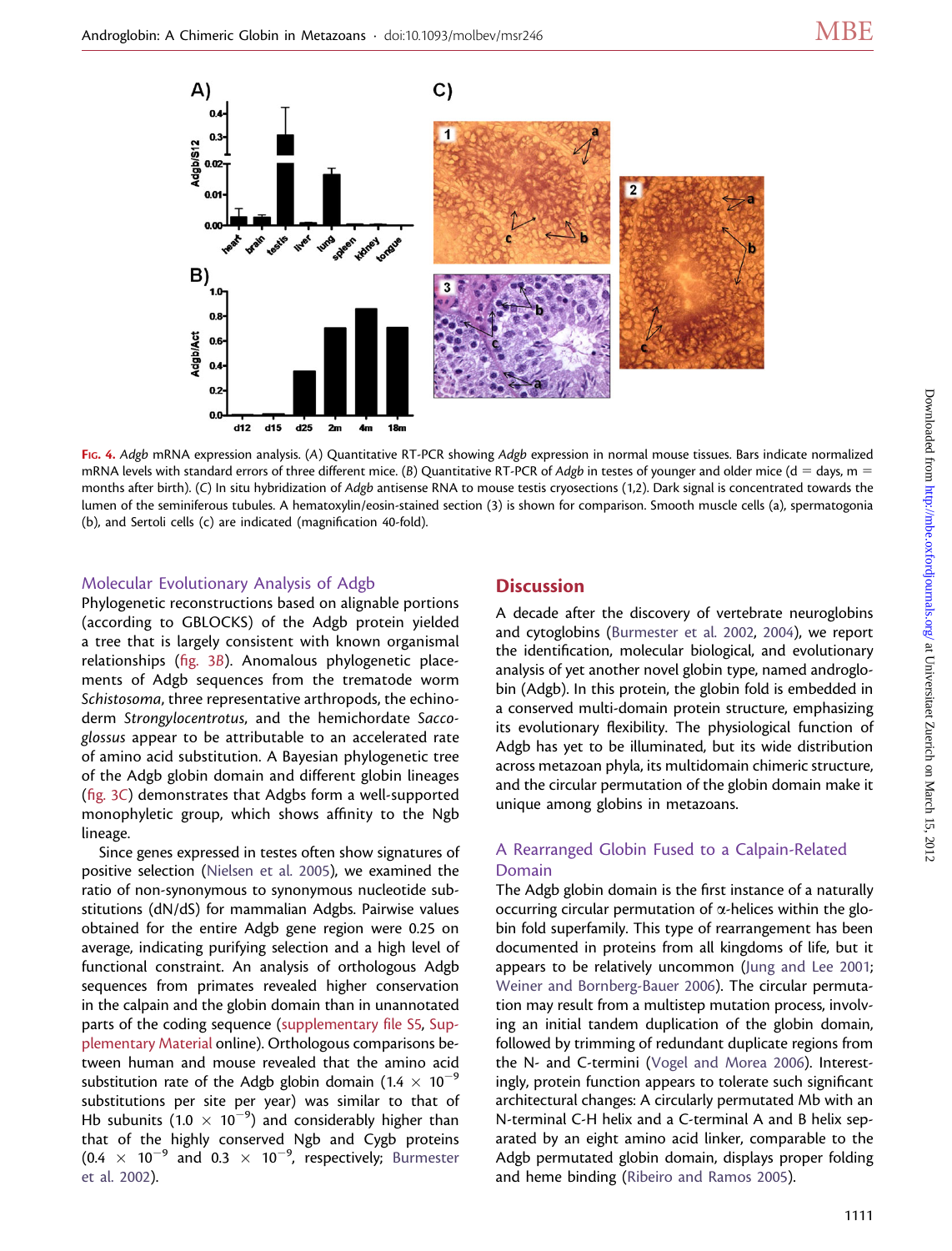Although being rearranged, the globin domain of most (but not all) Adgbs, including that of humans, contains a number of conserved amino acid residues that are known to play critical roles in heme-coordination and gas ligand binding ([Perutz 1979\)](#page-9-0). Indeed, our spectroscopic data and molecular modeling indicate that the heme iron atom of the recombinant human ADGB is hexa-coordinated (i.e., bound by two amino acid residues of the globin fold). Such hexa-coordination is observed in many tissue-expressed globins, which, unlike Hb and Mb, presumably perform roles other than  $O<sub>2</sub>$  delivery. Hexa-coordination in nonsymbiotic plant Hbs, bacterial Hbs, and vertebrate Ngbs and Cygbs follows a bis-histidyl [HisF8]-Fe-[HisE7] binding scheme ([Kakar et al. 2010\)](#page-8-0). In Adgbs, by contrast, the hexacoordination probably involves a [HisF8]-Fe-[GlnE7] interaction because of the absence of a distal His. Furthermore, the absence of either B10 or CD1 Tyr in Adgbs precludes a [His]-Fe-[Tyr] hexa-coordination, found recently in a bacterial Hb [\(Howes et al. 2011\)](#page-8-0). The fact that Adgbs represent an ancient metazoan globin lineage raises the possibility that the precursor of all metazoan globins was hexa-coordinated and that penta-coordination of Hbs and Mbs evolved secondarily, perhaps more than once, to meet the demand for  $O<sub>2</sub>$  storage and transport in multicellular animals (but see [Kakar et al. 2010](#page-8-0)). While a unified functional interpretation for heme hexacoordination has yet to be obtained, it is often associated with a high autoxidation potential [\(Dewilde et al. 2001](#page-8-0); [Geuens et al. 2010\)](#page-8-0). Thus, the Adgb globin domain could play a redox-regulated signaling function, as recently postulated for hexacoordinated vertebrate Ngb ([Tiso et al. 2011\)](#page-9-0). Alternatively, the Adgb globin domain might mediate an  $O<sub>2</sub>$  level-dependent protein activity, analogous to globin-coupled sensors in prokaryotes [\(Kitanishi et al. 2010\)](#page-9-0).

In typical Adgbs, the permutated globin domain is Nterminally flanked by a cysteine protease-like domain, which is phylogenetically related to the catalytic domain of the large subunit of calpain-7, a presumably ancient member of the calpain family [\(Croall and Ersfeld 2007\)](#page-8-0). Calpains are ubiquitous in eukaryotes, including unicellular eukaryotes, fungi, and plants, and are present in bacteria, but not archaea [\(Croall and Ersfeld 2007](#page-8-0)). They function as modulators in various cellular processes and are implicated in pathologic conditions, including muscular dystrophy, diabetes, multiple sclerosis, and neuronal ischemia ([Zatz and](#page-9-0) [Starling 2005\)](#page-9-0). Of the 14 human calpains, only calpain-11 is specifically expressed in testis ([Ben-Aharon et al. 2006](#page-8-0)). The Adgb-related calpain-7, however, is ubiquitously expressed in human tissues ([Sorimachi et al. 2010](#page-9-0)), and it may exert proteolytic activity associated with proteins involved in the ESCRT (endosomal sorting complex required for transport) system [\(Osako et al. 2010\)](#page-9-0). Alignments with human calpain proteins reveal that only the Cys-active site residue is observed at a strictly matching position in the calpain-like domain of Adgb ([supplementary file S2,](http://www.mbe.oxfordjournals.org/lookup/suppl/doi:10.1093/molbev/msr246/-/DC1) [Supplementary](http://www.mbe.oxfordjournals.org/lookup/suppl/doi:10.1093/molbev/msr246/-/DC1) [Material](http://www.mbe.oxfordjournals.org/lookup/suppl/doi:10.1093/molbev/msr246/-/DC1) online). However, the calpain domain of Adgb contains several other His and Asn residues at non-standard positions, suggesting that Adgbs may have a cysteine protease activity. Furthermore, analogous to calpains, which are activated by intracellular calcium ([Goll et al. 2003\)](#page-8-0), Adgb activities may also be regulated by  $Ca^{2+}$  levels, via calmodulin binding mediated by the well-conserved 23-residue IQ motif. This IQ motif, which separates the two parts of the globin domain, is flanked on the genomic level by two introns of the same phase (i.e., phase 1), suggesting that the motif may have been acquired by the ancestral Adgb in an exon-shuffling event [\(Long et al. 1995\)](#page-9-0).

## Adgbs: An Evolutionary Ancient Chimeric Globin with Episodic Distribution

Phylogenetic reconstructions and the widespread taxonomic distribution clearly indicate that Adgbs are an ancestral protein lineage. It probably traces back to choanoflagellates, the closest unicellular relatives of metazoans, which contain a marginally recognizable globin domain of unknown functionality in Adgb. Phylogenetic analyses using an artificially concatenated globin domain containing all helices (A-B plus C-H) group Adgb with Ngb, a globin which probably predates the split of protostome and deuterostome animals ([Burmester et al. 2000](#page-8-0); [Roesner et al. 2005](#page-9-0)). The distinctness of Adgb, however, is emphasized 1) by the finding that in BLAST searches, members of the Adgb family preferentially hit each other and hardly any other globins, and 2) by the divergent Adgb exon-intron gene structure, in which two unusual intron positions are present in addition to the two conserved globin intron positions ([Hardison 1996\)](#page-8-0).

In contrast to the rather conserved sequence evolution of the Adgb globin domain in deuterostomes, the putatively orthologous protein domains in protostomes (i.e., in one of two annelids, a trematode, and in three arthropods) are borderline unrecognizable (FUGUE scores  $Z\leq 6$ ) and possibly non-functional (due to the absence of HisF8). The evolutionary 'recycling' of a globin fold without a bound heme group is conceivable and has been reported for the stress-responsive gene regulatory protein RsbR in bacteria ([Murray et al. 2005](#page-9-0)). The Adgb gene appears to have been deleted altogether in some protostome taxa, as we detected no trace of the sequence in the genomes of the fly genus Drosophila and in several nematodes including C. elegans. The latter finding is interesting in light of the existence of a large number of globin genes in Nematoda ([Hoogewijs et al. 2008](#page-8-0)). We also note that Adgb is missing in the crustacean D. pulex, although this genome is only in draft status. In contrast, gastropods and another annelid species possess bona fide intact Adgb globin domains. Thus Adgb—and especially its globin domain—appears to be subject to very different levels of functional constraint in different animal lineages.

# A Functional Role for Adgb in Mammalian Spermatogenesis?

Our data revealed that Adgb is predominantly expressed in mammalian testis tissue. The developmental expression profile and studies in testis-derived cell lines provide strong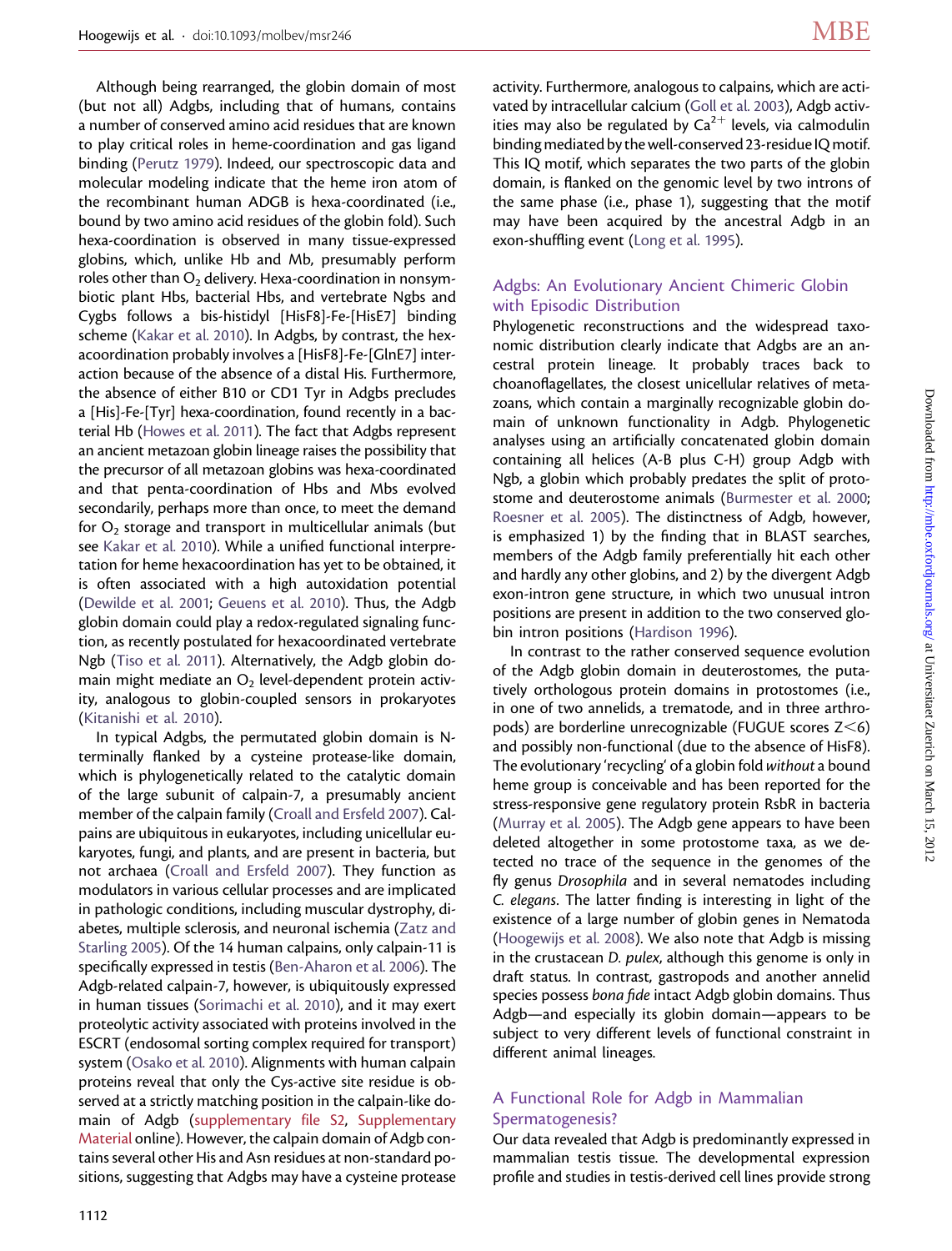<span id="page-8-0"></span>indications for Adgb mRNA expression during postmeiotic stages of spermatogenesis, subsequent to the release of spermatozoa into the hypoxic lumen of the seminiferous tubules. The presence of a globin in testis may appear surprising, although vertebrate Ngb mRNA expression was previously reported in spermatogonia and primary spermatocytes ([Reuss et al. 2002\)](#page-9-0). However, spermatogenesis requires a delicate balance in its oxidative energy metabolism, between the high  $O<sub>2</sub>$  consumption by the highly proliferative process of sperm formation and the generation of free radicals toxic to both sperm and hormone-producing testes cells (Aitken and Roman 2008). For protection, spermatogonia are equipped with a dedicated antioxidant defense (Celino et al. 2011). Moreover, the seminiferous tubules are avascular and  $O<sub>2</sub>$  reaches the luminal region solely by diffusion, making this tissue hypoxic ([Wenger and Katschinski 2005](#page-9-0)). In this environment, globin proteins, which are able either to sense  $O<sub>2</sub>$ or to detoxify reactive oxygen species, would clearly be advantageous. The lack of hypoxic up-regulation of Adgb mRNA in vitro is in line with a sensing function, but also other roles.

In conclusion, the discovery of a novel, phylogenetically ancient chimeric globin lineage, whose expression is associated with late stages of spermatogenesis in mammals, adds even more diversity to the vertebrate globin family. Although the molecular functions of the Adgb remain to be determined, the finding of higher Adgb expression levels in spermatozoa from fertile vs. infertile males underscores the putative functional importance of Adgb during spermatogenesis and its potential biomedical relevance. On the level of gene and protein evolution, the adaptive consequences of a rearranged globin fold are most interesting to study.

## Supplementary Material

[Supplementary files S1–S5](http://www.mbe.oxfordjournals.org/lookup/suppl/doi:10.1093/molbev/msr246/-/DC1) are available at Molecular Biology and Evolution online [\(http://www.mbe.oxfordjourals.org/](http://www.mbe.oxfordjourals.org/)).

## Acknowledgments

We thank Roland H. Wenger for helpful discussions. D.H. is supported by a postdoctoral Marie Curie IEF Fellowship from the European Commission. T.H. acknowledges funding by a University of Mainz internal research grant (Center for Computational Sciences, SRFN). L.M. and S.D. would like to acknowledge the Fund for Scientific Research (FWO) for financial support. F.G. is a PhD fellow of the FWO. J.F.S. acknowledges funding from the National Institutes of Health (R01 HL087216) and the National Science Foundation (IOS-0949931).

## References

- Abascal F, Zardoya R, Posada D. 2005. ProtTest: selection of best-fit models of protein evolution. Bioinformatics 21:2104–2105.
- Aitken RJ, Roman SD. 2008. Antioxidant systems and oxidative stress in the testes. Adv Exp Med Biol. 636:154–171.
- Altschul SF, Madden TL, Schaffer AA, Zhang J, Zhang Z, Miller W, Lipman DJ. 1997. Gapped BLAST and PSI-BLAST: a new

generation of protein database search programs. Nucleic Acids Res. 25:3389–3402.

- Bashford D, Chothia C, Lesk AM. 1987. Determinants of a protein fold. Unique features of the globin amino acid sequences. J Mol Biol. 196:199–216.
- Ben-Aharon I, Brown PR, Shalgi R, Eddy EM. 2006. Calpain 11 is unique to mouse spermatogenic cells. Mol Reprod Dev. 73:767–773.
- Burmester T, Ebner B, Weich B, Hankeln T. 2002. Cytoglobin: a novel globin type ubiquitously expressed in vertebrate tissues. Mol Biol Evol. 19:416–421.
- Burmester T, Haberkamp M, Mitz S, Roesner A, Schmidt M, Ebner B, Gerlach F, Fuchs C, Hankeln T. 2004. Neuroglobin and cytoglobin: genes, proteins and evolution. IUBMB Life. 56:703–707.
- Burmester T, Weich B, Reinhardt S, Hankeln T. 2000. A vertebrate globin expressed in the brain. Nature 407:520–523.
- Castresana J. 2000. Selection of conserved blocks from multiple alignments for their use in phylogenetic analysis. Mol Biol Evol. 17:540–552.
- Celino FT, Yamaguchi S, Miura C, Ohta T, Tozawa Y, Iwai T, Miura T. 2011. Tolerance of spermatogonia to oxidative stress is due to high levels of Zn and Cu/Zn superoxide dismutase. PLoS One 6:e16938.
- Croall DE, Ersfeld K. 2007. The calpains: modular designs and functional diversity. Genome Biol. 8:218.
- Dewilde S, Kiger L, Burmester T, Hankeln T, Baudin-Creuza V, Aerts T, Marden MC, Caubergs R, Moens L. 2001. Biochemical characterization and ligand binding properties of neuroglobin, a novel member of the globin family. J Biol Chem. 276:38949–38955.
- Edgar RC. 2004. MUSCLE: multiple sequence alignment with high accuracy and high throughput. Nucleic Acids Res. 32:1792–1797.
- Fuchs C, Burmester T, Hankeln T. 2006. The amphibian globin gene repertoire as revealed by the Xenopus genome. Cytogenet Genome Res. 112:296–306.
- Geuens E, Hoogewijs D, Nardini M, et al. (16 co-authors). 2010. Globinlike proteins in Caenorhabditis elegans: in vivo localization, ligand binding and structural properties. BMC Biochem. 11:17.
- Goll DE, Thompson VF, Li H, Wei W, Cong J. 2003. The calpain system. Physiol Rev. 83:731–801.
- Gough J, Karplus K, Hughey R, Chothia C. 2001. Assignment of homology to genome sequences using a library of hidden Markov models that represent all proteins of known structure. J Mol Biol. 313:903–919.
- Hankeln T, Ebner B, Fuchs C, et al. (23 co-authors). 2005. Neuroglobin and cytoglobin in search of their role in the vertebrate globin family. J Inorg Biochem. 99:110–119.
- Hardison RC. 1996. A brief history of hemoglobins: plant, animal, protist, and bacteria. Proc Natl Acad Sci U S A. 93:5675–5679.
- Hoffmann FG, Opazo JC, Storz JF. 2010. Gene cooption and convergent evolution of oxygen transport hemoglobins in jawed and jawless vertebrates. Proc Natl Acad Sci U S A. 107: 14274–14279.
- Hoogewijs D, De Henau S, Dewilde S, Moens L, Couvreur M, Borgonie G, Vinogradov SN, Roy SW, Vanfleteren JR. 2008. The Caenorhabditis globin gene family reveals extensive nematodespecific radiation and diversification. BMC Evol Biol. 8:279.
- Howes BD, Giordano D, Boechi L, et al. (14 co-authors). 2011. The peculiar heme pocket of the 2/2 hemoglobin of cold-adapted Pseudoalteromonas haloplanktis TAC125. J Biol Inorg Chem. 16:299–311.
- Jones DT, Taylor WR, Thornton JM. 1992. The rapid generation of mutation data matrices from protein sequences. Comput Appl Biosci. 8:275–282.
- Jung J, Lee B. 2001. Circularly permuted proteins in the protein structure database. Protein Sci. 10:1881–1886.
- Kakar S, Hoffman FG, Storz JF, Fabian M, Hargrove MS. 2010. Structure and reactivity of hexacoordinate hemoglobins. Biophys Chem. 152:1–14.